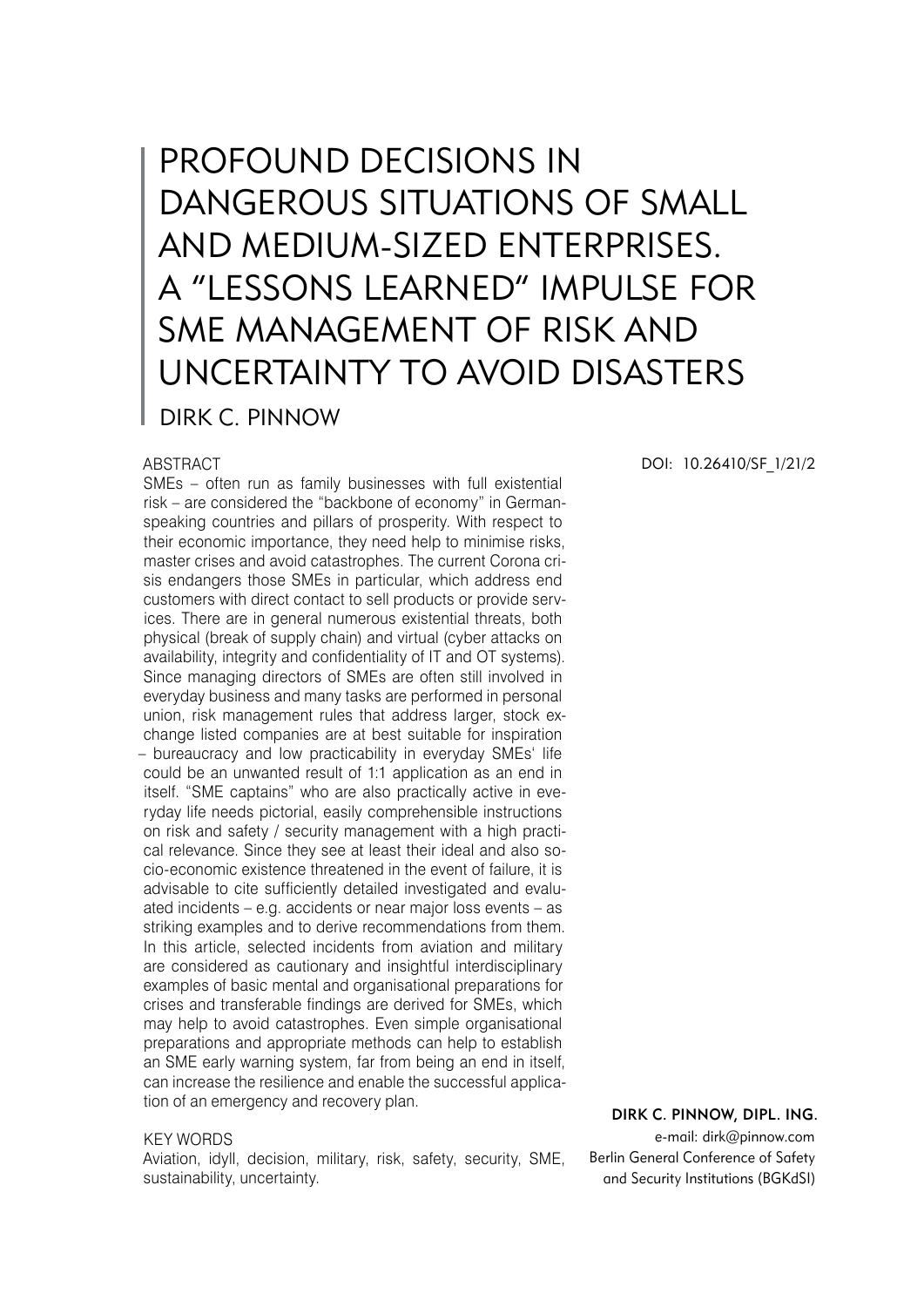#### 20 *2. DIRK C. PINNOW*

*Distrust the idyll She's a killer scrap - If you take her side She'll beat you back!* (1st verse of André Heller's "Emigrant's Song", own translation)

# Introduction

In his "Emigrant's Song"<sup>1</sup>, the Austrian artist André Heller addressed the dangerous underestimation of the supposed idyll and also used this motif in his flower arrangement for the Federal Garden Show 1985 in Berlin: a colourful group of flowers, seemingly banal from the ground, only showed the viewer the warning *"Distrust the Idyll"* and a jester's face above a labyrinth after climbing a lookout tower. In this sense, decisionmakers, especially in SMEs, should be presented a corridor of action between downplaying and routine negligence on the one hand and fatalism or hysterical fearfulness on the other. In the following, the author gives an impulse with suggestions for SME management, which are derived from findings from tragic accidents and real, potential doomsday scenarios. In the course of their work, SMEs very often find themselves in crises – i.e. in acute, disturbed operational situations that require timely, directional decisions in order to maintain resilience and return to a stable state.

Business administration (BA) offers entrepreneurs approaches to solutions in three categories<sup>3</sup> by means of the Decision Theory: decisions under certainty, decisions under uncertainty and decisions under risk. Accordingly, a decision is understood as an action that selects from several alternatives the one that promises to best serve the achievement of the goal – i.e. the current state (e.g. a dangerous situation) is to be transformed into a desirable state (e.g. minimisation of danger). For decisions under uncertainty, mathematical methods (e.g. the "minimax rule") are offered to reach mathematically justified decisions despite a lack of probabilities of occurrence – for example in the calculation of sales prices. This is now very much a factor in the success of a company and can also threaten its pure existence if the wrong decisions are made. In this article, however, the focus will be on entrepreneurial decisions in the face of situations in which uncertainty and risk interact and the threat to the company's existence is more serious than just in the case of unsuccessful pricing:

Not only the integrity and continued existence of the company is at risk (security breaches), but also the health / integrity, property rights or reputation / dignity of people (shareholders, employees, customers, neighbours) are threatened (safety breaches).

Such threat scenarios are characterised either by a lack or flooding of information, by a restriction or focussing of perception, often in combination with distraction or even confusion. For companies, there are numerous obligations

<sup>&</sup>lt;sup>1</sup> The entire lyrics can be found at https://genius.com/ Andre-heller-emigrantenlied-lyrics.

An impression of the flower arrangement is shown here: https://www.andreheller.com/portfolio/labyrinthe blumenbilder-und-garteninstallationen/.

*"In decision theory, decisions under uncertainty are decision-making situations in which the probabilities of occurrence of future environmental states are not known".*

*"Decision theory aims to provide assistance in making 'good' decisions. It can be divided into prescriptive and descriptive decision theory".*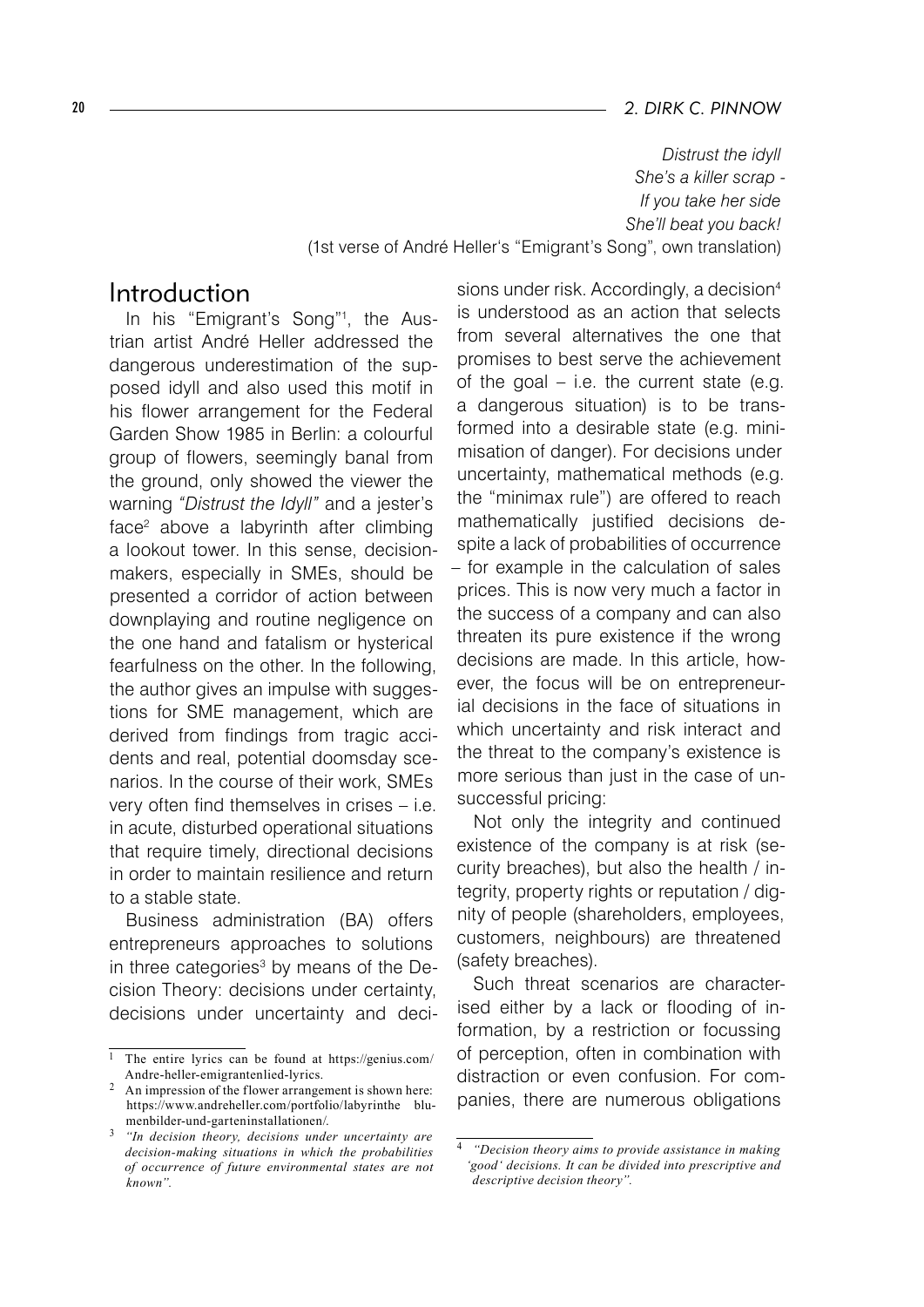and procedures for the management<sup>5</sup> in order to maintain safety and security in a targeted manner in all operational phases – thus, appropriate and safetyand-security-compliant operating regulations should be planned, applied and observed at all times, in regular as well as in replacement operations.

Consultants with practical experience, especially in the smaller companies of the so-called small and medium-sized enterprises (SMEs), will have experienced how difficult it is to address managing directors or board members with theoretical approaches and abstract management methods and to persuade them to change their behaviour in the long term.

In the following, an interdisciplinary approach is chosen to provide *"corporate leaders"* or *"masters in their own house"* with the most practical experience possible from aviation and military, in order to be able to make decisions in crises, despite unclear information, which prevent the occurrence of a catastrophe, temporarily place operations on a fallback level ("fail-operational") and allow normal operations to be restarted soon.

## 1. Limited perception

As human beings, all decision-makers are fallible and thus limited in their perception of reality. In times that are perceived as banal everyday life, there is a danger that suddenly occurring disturbances (obstacles, adverse circumstances or even dangers) are filtered away, i.e. are not even consciously perceived.

A good example of the realisation of limited perception (target focussing) is the attention experiment depicted in several

film recordings<sup>6</sup>, in which the video viewer is asked to count the number of rallies between members of a team dressed in white, whose movements on the playing field are mutually interspersed by those of the "black" team.

All attention is now mostly focused on the ball game of the "white" team and the counting is done with exertion – those who pay close attention come up with the correct result of 15 rallies. But the result is not so important: The viewer is now confronted with the question of whether she or he has also seen the man in the gorilla costume.

Nearly anyone who has not seen this video before will be very surprised, but then the sequence of rallies is repeated and indeed, in between the both teams an adult person dressed as a monkey can be seen prancing between the ball players from right to left.

This example may amuse, but it can also frighten. For example, anyone who drives with a car to work every weekday on a road with a speed limit of e.g. 50 km/ h could one day have a disturbing key experience when suddenly – perhaps even in a bend – the speed limit has unexpectedly been lowered to 30 km/h because this section of the road poses a potential danger due to a roadworks site with lane narrowing that was just set up shortly before.

Anyone who always drives responsibly will probably master this seemingly banal challenge without danger. But if, in addition to the filtering of perception caused by previous everyday experiences, a socalled target focus (*"just be on time!"*) is added, there may even be a danger to life. There are enough examples of tragic outcomes in aviation:

Management procedures are an *"indispensable prerequisite for generating and maintaining safety"*... *"For operations, it is essential that appropriate and safetycompliant operating procedures are planned, applied and observed at all times."* The same applies to security!

This experiment is shown in a number of variations – sometimes the result of counting is different and in some cases in addition the colour of the background is changing.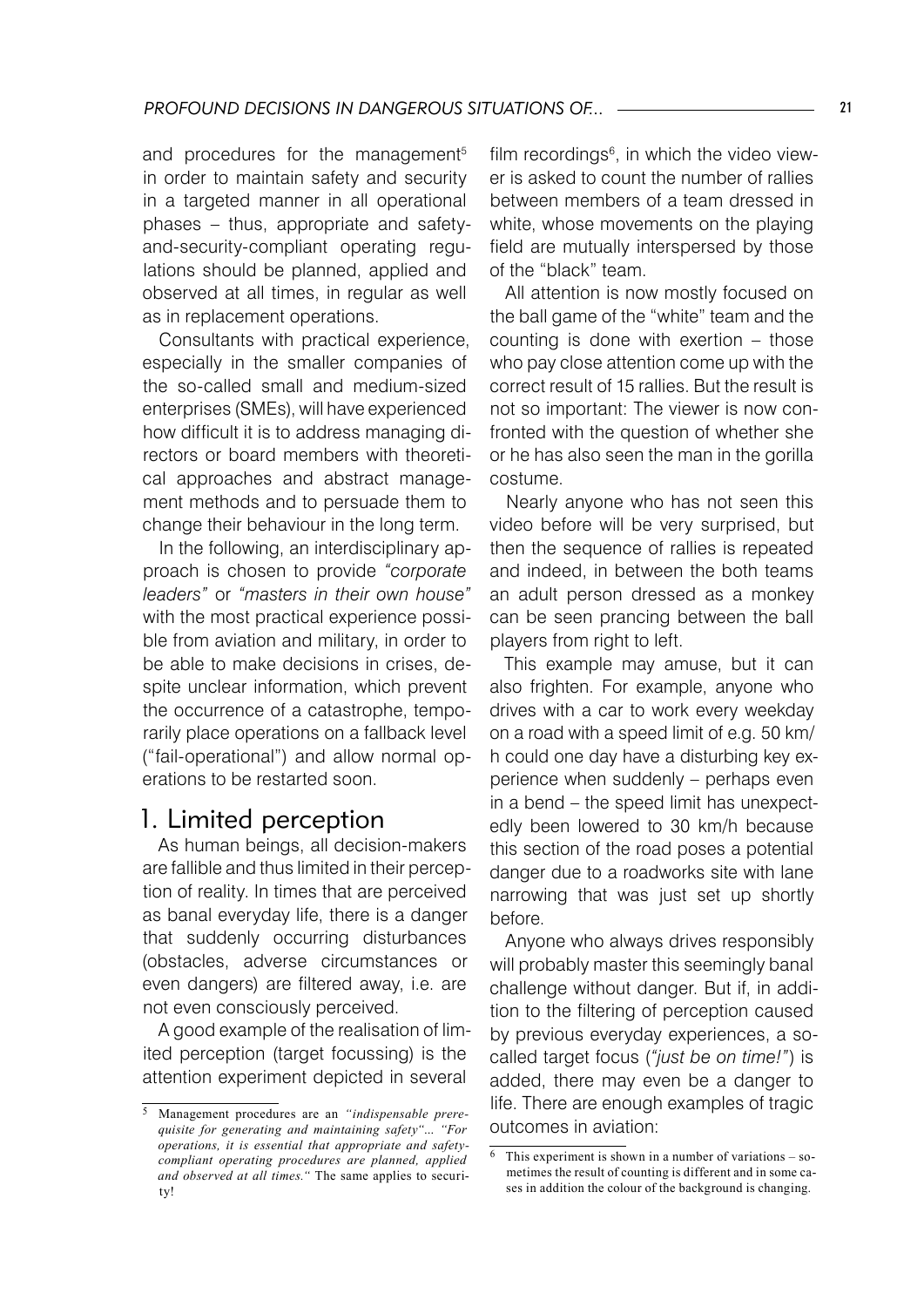A fatal accident e.g. occurred during a flight of the Swiss airline Crossair from Berlin-Tegel to Zurich-Kloten on November 24<sup>th</sup> in 2001<sup>7</sup>. The route was well known to the two pilots, but that evening there was snowfall mixed with rain, it was late and the desired runway with an Instrument Landing System (ILS) was not available.

The pilots, apparently also driven by the desire to land on the first approach and get home quickly<sup>8</sup>, steered the aircraft into a descent without ground visibility until it struck trees and crashed into the forest five kilometres apart from the runway – a fatal crash (24 of the 33 occupants died, including both pilots) was the result.

These examples before may suffice to show in analogy the dangers for managing directors and board members of small and medium-sized companies – their wrong decisions due to filtered and misfocused perception may not cause any fatalities, but idealistic and economic livelihoods can always be destroyed though:

- An "internal perpetrator" may be up to mischief in the company in the sense of industrial espionage, theft / fraud, hacking / sabotage and remain unnoticed because the security precautions were only designed for external threats.
- In another case, the repeatedly postponed market launch of a new product with dubious prospects of success is

grimly persisted, for so many resources have already been invested in it that success is to be forced *"at any cost"*, even if this robs other branches of the company of valuable potential.

Apparently, in such cases, insufficient or non-targeted and cautionary information is deliberately available to the decision-makers.

# 2. Overestimation and time pressure – air crashes of Tenerife and Überlingen as a lesson

On the runway of Los Rodeos Airport in Tenerife, a Boeing 747 of KLM Royal Dutch Airlines (KLM) collided with a Boeing 747 of Pan American World Airways (Pan Am) on March  $27<sup>th</sup>$  in 1977 – 583 fatalities were the terrible result<sup>9</sup>.

Both had taxied one behind the other on the single runway in very poor visibility, as the actual parallel taxiway in the apron area was occupied by parked aircrafts. Language misunderstandings regarding the take-off clearance and the time pressure for the KLM crew led to the Dutch initiating the take-off, although the Pan Am Boeing 747 – which shortly before had ignored an exit to the taxiway running at an acute angle (in order then to line up behind the KLM aircraft for take-off) – was still approaching on the runway in the fog and could not sidestep quickly enough to avoid the collision. This accident is considered one of the most serious in civil aviation and to this day the most serious ever without a terrorist background. It shows a fatal combination of error factors on the part

*"According to the Swiss Bureau for Aircraft Accident Investigation (BFU), the main cause of the accident was falling below the minimum descent altitude".*

<sup>&</sup>lt;sup>8</sup> Peter Klaus Brandl, professional pilot, flight instructor, management trainer and author, devotes his books and lectures to gaining knowledge from aviation incidents and deriving recommendations for managers. His comment on this accident: *"Never' close your eyes and get through it'! Especially shortly before the goal: Keep your eyes open and concentrate! Be 'go-around-minded' until the end – be prepared, for example, to postpone a business deal or a negotiation".*

<sup>&</sup>lt;sup>9</sup> The KLM aircraft took off without clearance and collided with the Pan Am plane still taxiing on the only runway. *"Contributing factors to the accident were impaired visibility due to dense fog and inadequate and misleading communication between the KLM pilots and the ground control in the tower".*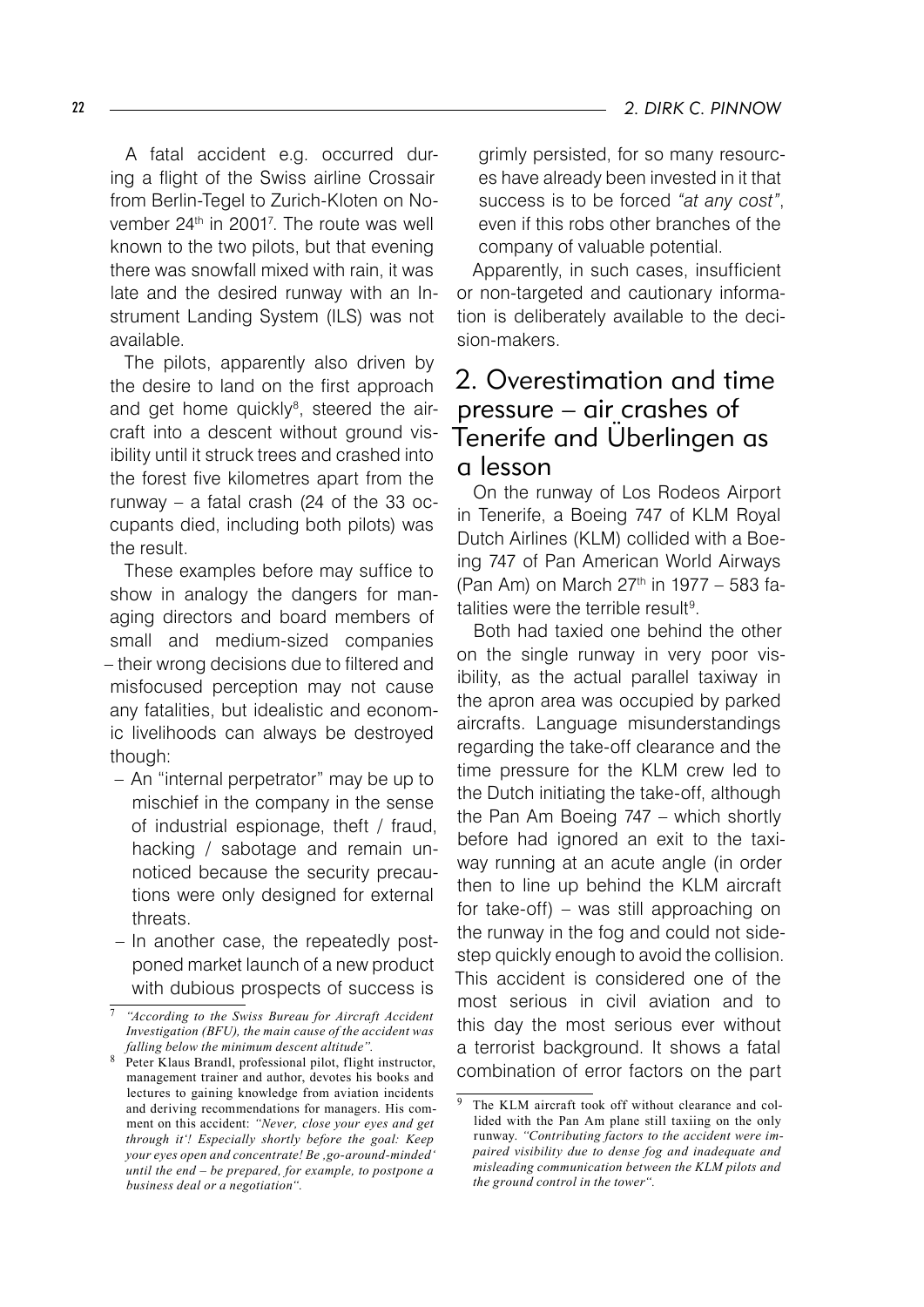of those involved (KLM and Pan Am as well as the tower), which together determined the perception and decision-making, especially of the captain of the KLM Boeing 747, and ultimately led to the catastrophe:

- The previous diversion of air traffic to Tenerife due to a bomb attack and another threat in Gran Canaria was actually a deviation from routine – as were the poor visibility conditions – and should have immediately sharpened the attention of all involved (controllers and cockpit crews alike) to unexpected challenges.
- The airport was not familiar to the diverted crews of KLM and Pan Am (these were special flights) and not really suitable for aircraft of this size – particularly careful navigation on the only runway, especially in the limited visibility (fog), with repeated explicit reassurance for take-off clearance, would have been required.
- The blind trust in one's own abilities and the focus on the goal of getting back to Amsterdam on time without exceeding the maximum service time apparently created the illusionary perception in the KLM captain's mind that he had already received the take-off clearance from the tower and now had a free runway in front of him.

This tragic example could be taken as a warning – literally written in blood – for companies as well:

(1) Even the banality of everyday routine must be distrusted and met with the utmost attention; but when a serious deviation from routine occurs as a result of an unexpected incident that causes diversions or delays and at least temporary transitions into a previously unknown environment, perception should be sharpened even more than ever. Those who

have been operating unchallenged in a "daily routine" for a long time will possibly try, in the sense of pattern recognition, to find familiar, ingrained patterns even in this new environment and largely proceed as usual. In such a situation, however, decision-makers should feel more like cautious "pioneers" in a kind of a dangerous "new world", open their perception wide and proceed even more stringently than usual according to "standard operating procedures" (e.g. in the form of checklists) for operational elementary functions that remain unchanged even in exceptional cases.

An example: Even in the case of great time pressure, for example as a result of a disruption in the supply chain, goods or equipment arriving at the factory should still be checked as usual for type, quantity and quality and transferred to the store with a documented stock entry. Not doing so – because it has to be done *"quickly"* – would violate a security feature that is too often underestimated, namely that of availability. The non-availability of complete data for the enterprise resource planning and accounting system can cause unexpected problems, for example with the tax office, if the current assets of raw materials and supplies, semi-finished products or finished goods cannot be shown in the balance sheet in an audit-proof manner. Calculations based on unclear stock levels could also cause errors and thus damage.

(2) If a commercial enterprise, especially an SME, enters a previously unknown field, such as a new sales territory abroad, then the greatest care should be taken in communication. Differences in culture, language and legislation offer numerous pitfalls – in oral agreements and even written contracts (e.g. a Letter of Intent / LoI or an extensive detailed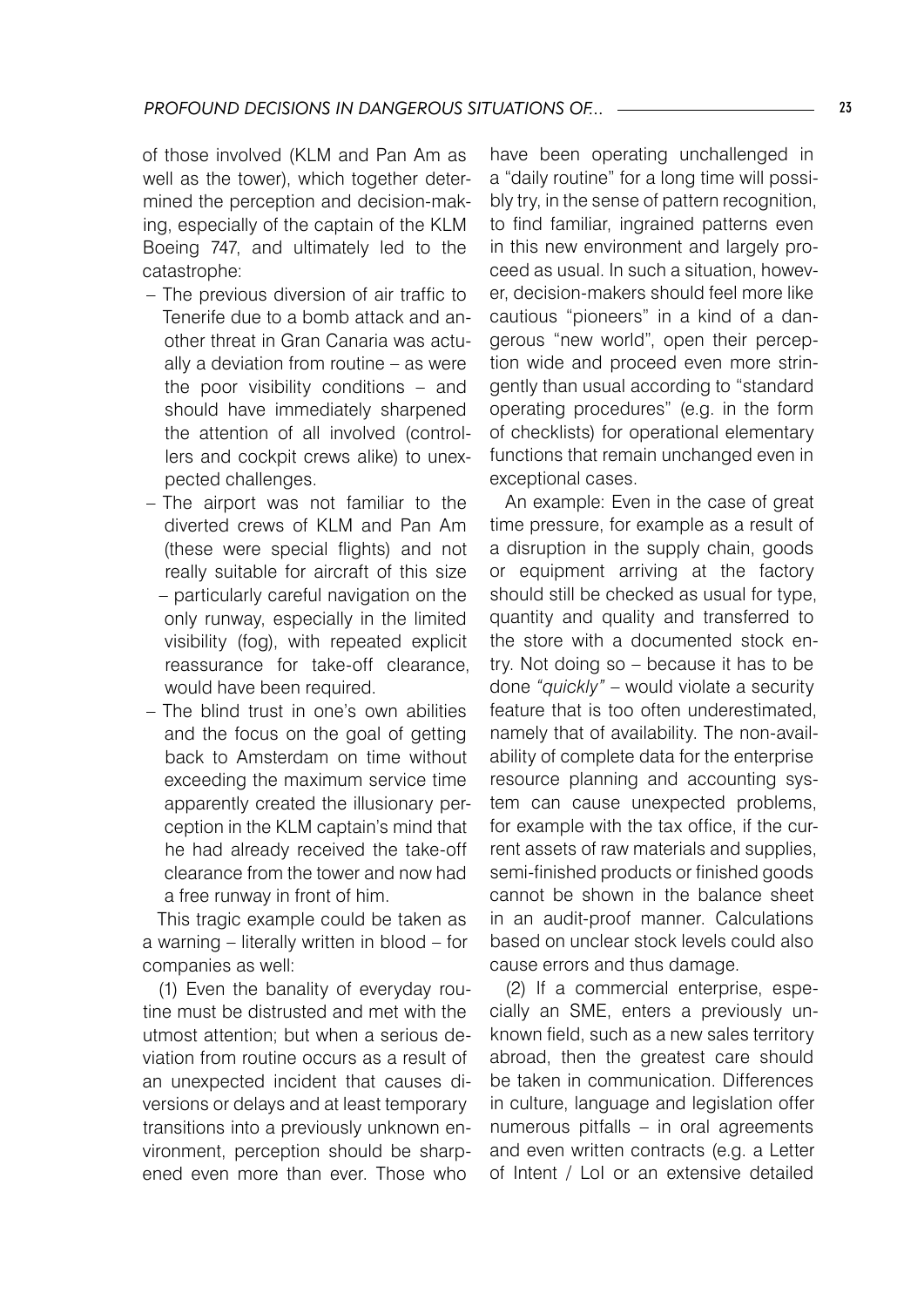treaty) it must be worked out what the different partners understand by the chosen terms against the background of their cultural character.

For example, it makes sense to agree on a common language – in foreign trade this will often be English – and to refer to internationally proven, clearly defined standard procedures, such as those described by the so-called "Incoterms"<sup>10</sup>: These regulate, among other things, the assumption of costs and responsibility for the international transport of goods (the so-called transfer of risk), the place of delivery or takeover, questions of insurance, customs clearance and documentation.

(3) Decision-makers should set clear criteria for minimum requirements in order to decide whether to start a particular process, postpone it or abandon it completely.

An example: A new machine tool to be integrated into the Internet of Things and Services is soon to be exhibited and even demonstrated at an industrial trade fair. The stand has already been booked. A deadline should now be set by which the prototype must have a presentable minimum functionality – or not. To avoid reputational damage, the machine should only be reliably demonstrated to expert trade fair visitors. If this still seems too uncertain, no press release should be sent out to raise false expectations, but instead the very concept should be presented at the trade fair by means of animations, display boards and, if necessary, models – with a reference to the *"intensive testing currently underway"*. This way, the company could be spared an

embarrassment and at least collect contact data of interested future customers and media representatives.

The accident in the airspace near Überlingen on Lake Constance on July 1<sup>st</sup> in 2002<sup>11</sup> also illustrates how unfortunate circumstances can chain together to lead to disaster. The collision of a DHL Boeing 757 with a Tupolev Tu-154M of Bashkirian Airlines from Russia claimed 71 lives, including 49 children.

- The Russian aircraft had taken off as a special flight with a one-day delay. On the evening of the accident, the private air traffic control company Skyguide in Switzerland, which was also responsible for monitoring the airspace of the Lake Constance region for the German part, was undergoing maintenance – the telephone system was not working, so that it was not possible to contact German colleagues.
- Due to the expected low traffic during this night, one air traffic controller dared to monitor two spaced radar consoles alone at the same time and sent his colleague on an unscheduled break. –
- Although both aircrafts had a func-–tioning anti-collision system (Traffic Alert and Collision Avoidance System / TCAS), the priority of instructions was not clear at the time. An analogy from road traffic may help to understand the decision-making priority: According to the German Road Traffic Regulations (StVO), for example, a traffic policeman's instructions on the right of way at intersections have priority – regardless of what the traffic lights or signs indicate at that moment. Thus, although the TCAS indicated otherwise, the Russian pilot followed the control-

<sup>&</sup>lt;sup>10</sup> The term stands for "International Commercial Terms" and refers to a set of predefined international rules published by the International Chamber of Commerce that define contract terms for international commercial contracts. *"Incoterms play a very important role for international sales contracts".*

For years, Skyguide had accepted that only a single controller was on duty during the low-traffic night hours.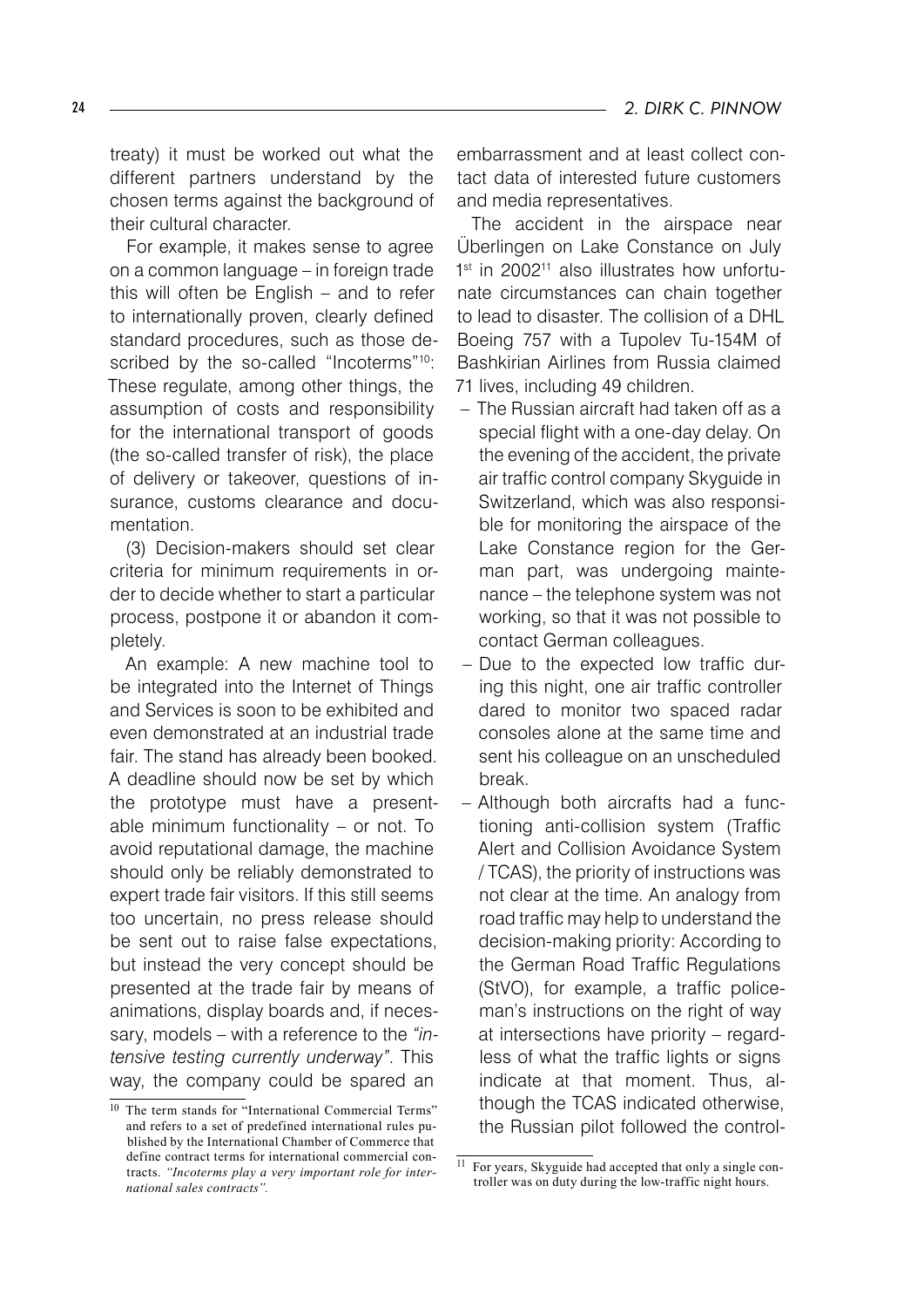ler's instructions, descended like the DHL plane, and the disaster took its course – only after this accident was it established that, in principle, the TCAS instructions have priority.

Instructions for companies can also be derived from this fatal accident:

(1) This crash also underlines that the supposed "idyll" of banal everyday life should be fundamentally mistrusted and no slackening of safety standards should be permitted. If unexpected deviations or developments occur, sudden crises must be expected, which can slide into catastrophes through misconduct or omission.

An example: It happens from time to time that excavators accidentally cut supply lines (electricity, telephone, water, gas) without warning during construction works, thus surprising consumers in the vicinity in an unpleasant, harmful way. Every manufacturing company should deal with such a scenario in good time in order to provide for fallback levels ("fail-operational") at least for emergency operation. Otherwise, there is a risk of damage even to the machinery (e.g. in galvanising baths, plastic spraying plants, foundries, etc.) or possibly delays in the completion of an important order of existential importance for the SME concerned, which could be subject to a penalty for non-performance.

(2) In supervision tasks in the sense of monitoring and control, (diverse) redundancy should be used, even if the upcoming shift or a process seems to run calmly and undisturbed.

Example: In the control room of a waterworks facility, several monitors have to be kept in view – among other things, the quality of the drinking water has to be continuously monitored. Just because there is no major television event coming up that evening, such as the final match

of a football World Cup, during whose half-time break a sudden increase in demand is to be expected, a deviation from the supposed – calm – course should be expected at any time. If a member of staff then has the confidence to keep an eye on all the monitors and also the screens for video surveillance of the site alone and willingly sends his colleagues off for a longer cigarette break, in the event of a crisis there is a risk of disaster due to distraction and excessive demands: If the waterworks facility is located on a lake, for example, carefree youths could try to climb over the fence in order to take a bath in the lake at night. While such an incident attracts the full attention of the employee who is on duty alone and his colleagues cannot be reached at short notice because they have not taken their mobile phones with them, at the same time an oil tank lorry could be driving illegally on a shore road and have an accident there. The oil seeping into the soil near groundwater wells would pose a great danger to the drinking water supply of the surrounding area. Depending on how the alarm system is designed, the control room staff is warned. But what if the staff member who is only actively on duty there is distracted by the intruders and possibly even deactivated the acoustic signal because of too many false alarms recently? This must not happen, but it could.

(3) Every company is strongly advised to have an early warning system for crises as well as a tried and tested emergency and recovery plan – in order to avoid a catastrophe. To a certain extent, this should also define the order of precedence of the right to issue instructions (a kind of a chain of command), which does not have to follow the usual, everyday hierarchy, but ideally should be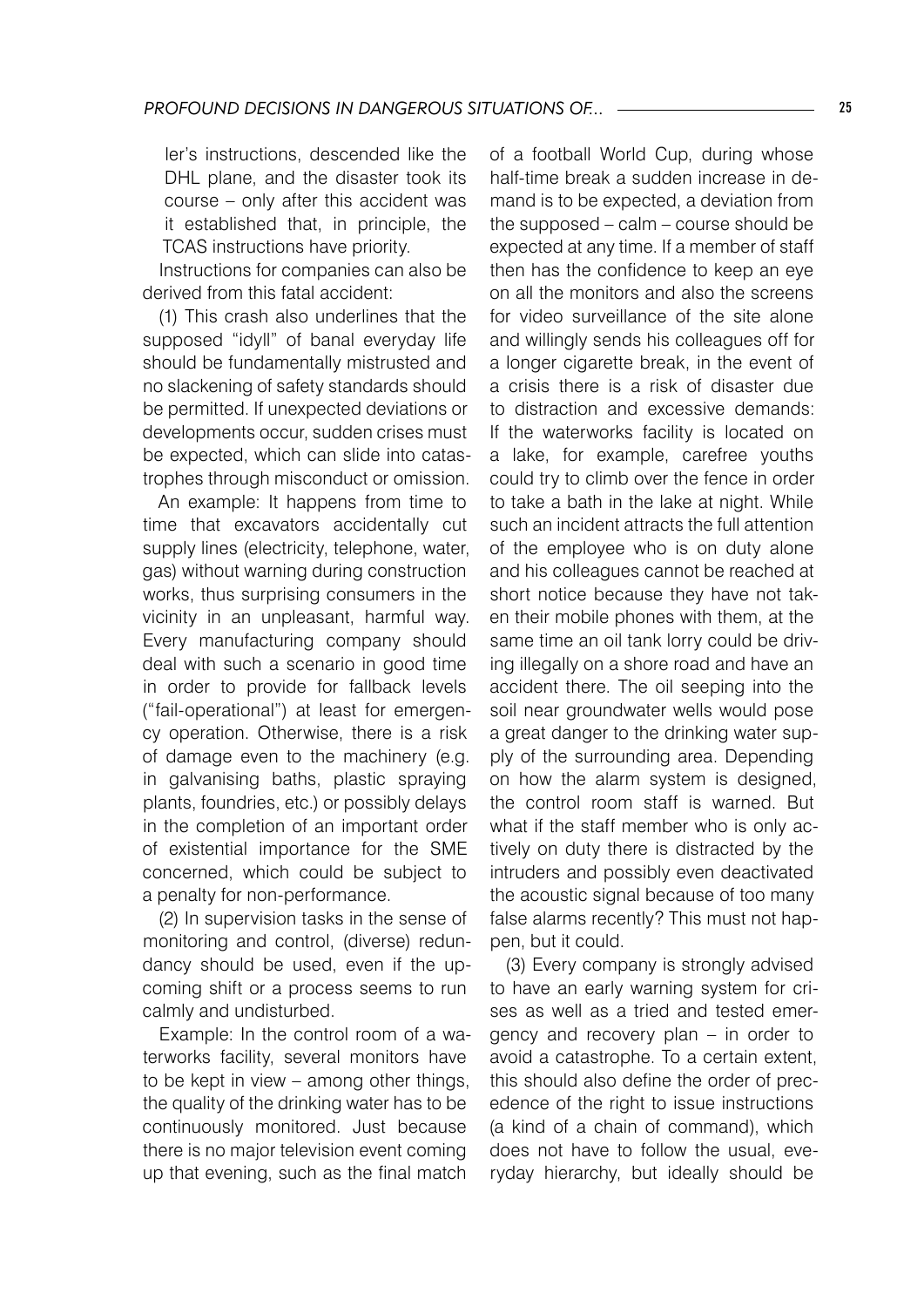based on substitution arrangements in a crisis team organisational chart.

For example, a factory located in an industrial area on the banks of a river prone to flooding has assigned a staff person to keep a constant eye on the water levels of the river in question from the spring, as well as notifications from the authorities and the weather forecast. This person would be then the expert on flood issues in this plant, if he or she takes this task seriously, methodically and responsibly – this person could have the decisionmaking responsibility in the crisis team in case of an imminent flood and set the emergency and recovery plan in effect.

# 3. SMEs are always to be prepared to take risks: The Risk Readiness Condition

Without wanting to martially equate the activities of a company in the market with an act of war, it is nevertheless possible to borrow advice from military orgware for civilian applications. Those who do not want to face crises with catastrophic potential unprepared and emotionally, but in a tried and tested, methodical and well-founded manner with a crisis team, could establish a kind of continuous hazard potential analysis according to the principles of a utility value analysis, which is fed by constantly collected key figures and which all those responsible regard every day. Based on this, a signal system similar to the "DefCon" classification (Defence Readiness Conditions)<sup>12</sup> of the US military could be set up.

## The five DEFCON stages (according to Wikipedia):

- DEFCON 5 peacetime;
- DEFCON 4 peacetime, heightened –

intelligence and security measures;

- DEFCON 3 increased readiness, standard radio call signs of US troops are replaced by secret call signs;
- DEFCON 2 increased readiness, re-– serve mobilisation;
- DEFCON 1 maximum operational readiness, all available troops are deployed.

For example, a kind of "Risk Readiness Condition" (RiskCon) could be defined for civilian operations, which would help management and division heads to make decisions on risk management even when the facts are incomplete, i.e. when there is uncertainty, on the basis of guidelines that would also precede the explicit emergency and recovery plan.

### Five operational RiskCon levels for crisis phases (author's proposal):

- RiskCon 5 Everyday operations on mundane working days (example: All systems in a bio-chemical laboratory are working perfectly; no significant external threat or influence discernible).
- RiskCon 4 Everyday operations, recording of non-ordinary malfunctions and checking as well as, if necessary, tightening of security measures (example: The IT manager notices an increased influx of spam mails, so that the intrusion of malware or phishing must be prevented). –
- RiskCon 3 Increased attention, the crisis team receives advance information (example: Above-average water levels are reported from the headwaters of a river at risk of flooding, which is located in the vicinity of the company premises, and rainfall is to be expected in the coming days – if necessary, holiday planning would have to be adjusted in order to have –

<sup>&</sup>lt;sup>12</sup> The highest state of alert ever declared by the US military has been DEFCON 2: During the Cuban Missile Crisis, the Strategic Air Command (SAC) switched to DEFCON 2 on October 23rd in 1962.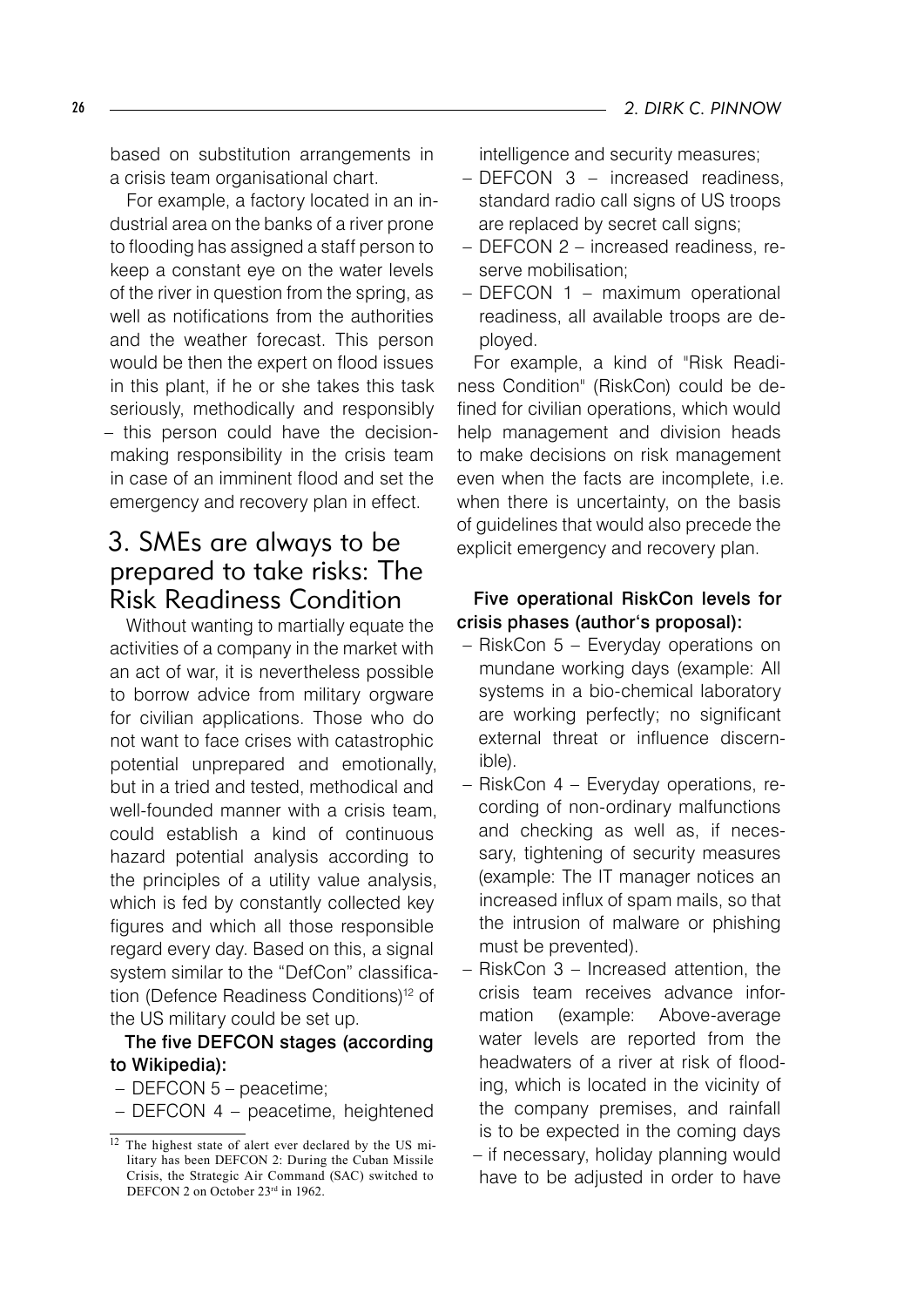the planned crisis team ready for action on the company premises if necessary).

- RiskCon 2 Increased attention, convening of the crisis team (example: A company in the food industry is accused in social internet networks of delivering harmful products – and the spread of the rumours does not decrease for the time being, there is even a threat of a adoption by regular media. Even if it is still low-level, the crisis team has to take countermeasures promptly – e.g. by sending a message to the media with the test certificate of a testing laboratory).
- RiskCon 1 Maximum readiness, all necessary resources are kept ready the crisis is approaching its peak and threatens to become a disaster (example: A fire has broken out in the separate materials warehouse of a manufacturing company – the fire brigade has been informed and is already on site with emergency forces. It is still unclear whether harmful substances will be released and the fire will spread to other parts of the plant. The first sections of the emergency and recovery planning come into effect - alternative rooms for the management are rented from an office service provider; rented lorries are ready to move valuable documents and equipment out of the potential danger zone with the help of the assembled staff, following the evacuation plan).

However exemplary the respective company or business may behave, the decision-makers are either overwhelmed by a flood of information or the resources for detailed data collection and evaluation are not available, e.g. due to the extent of the impending disaster and lack of time reserves. They therefore usually

have to make decisions in the face of uncertainty – but the methodology helps them to make obvious decisions based on "best practice" without emotional overload and fatal target focussing.

As part of sensible emergency and recovery planning, checklists that have been tested and, if necessary, modified should be kept on hand on a regular basis. These are not an end in themselves, but should be strictly adhered to – assuming a suitable degree of maturity: They serve as guidelines, provide support, define the framework for decisions and also serve as documentation for subsequent evaluation.

# 4. Standard Operating Procedures for SMEs

Standard Operating Procedures (SOPs) are used in aviation, for example, in the form of checklists before the actual main process is carried out. They represent *"a binding textual description of the sequences of operations, including the checking of results and their documentation"*<sup>13</sup> – especially for critical operations with potential impacts on the environment, health and safety.

An SME SOP could thus in principle have the following structure (author's proposal):

## (1) Goal and purpose: What is to be achieved and why?

Example: Enactment of the Emergency Response and Recovery Plan as amended on mm/dd/yyyy to manage operational crises and prevent disasters – specifically, the part for managing a ransomware attack comes into effect.

<sup>&</sup>lt;sup>13</sup> An SOP usually includes a unique identifier, a validity date or period, a version number and the name of the creator, the approving person within the organisation, possibly the official reviewer and the releasing person with their respective signatures.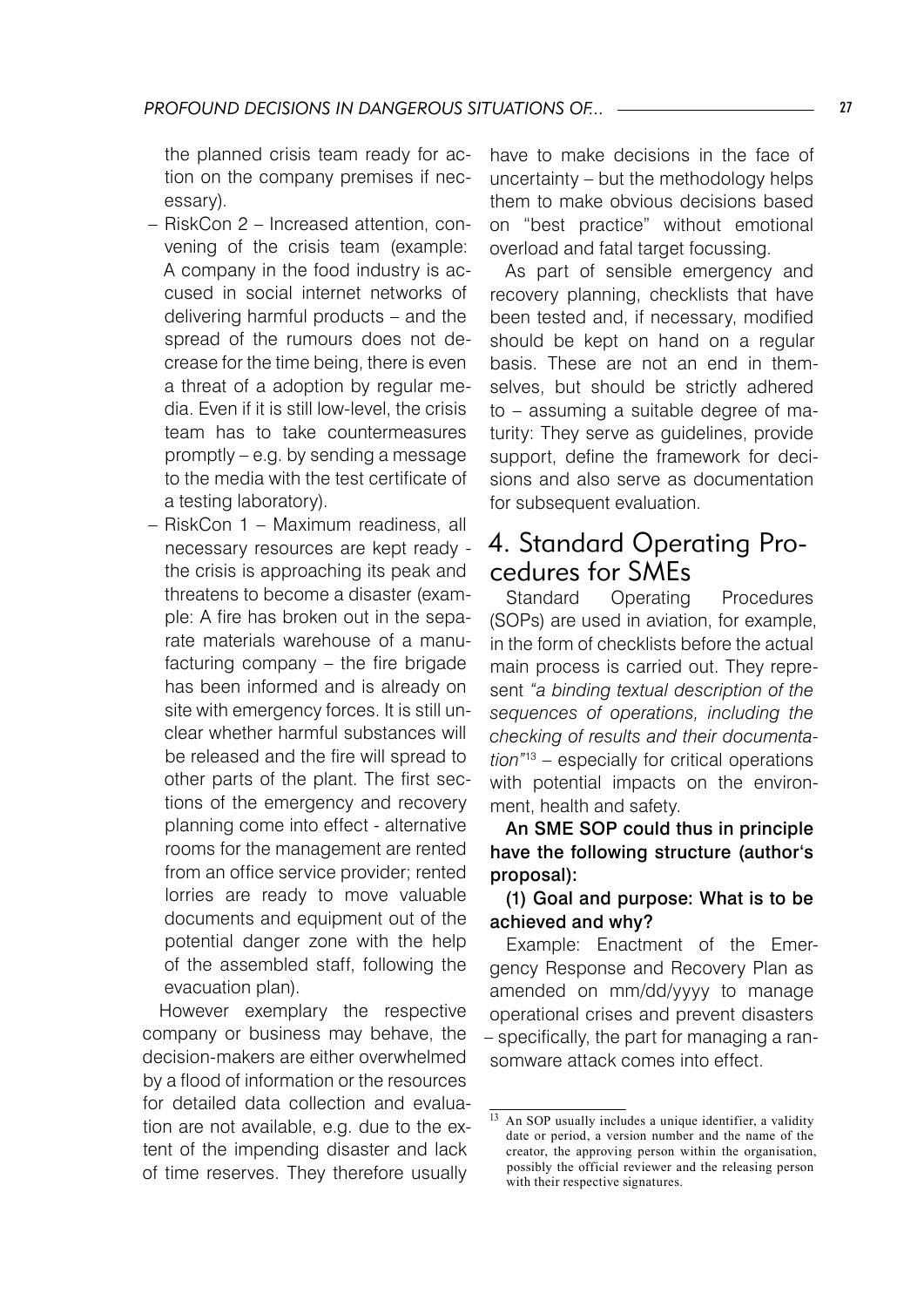## (2) Application area: Definition of the operational area?

Example: Exact – clarification whether only valid for the main premises or all dependencies, branches and also external premises. As with a law, the spatial and temporal validity would have to be defined.

## (3) Description of the process: How and with what will the activity be carried out?

Example: All operational decisionmaking levels are informed by eMail and SMS, if necessary also by loudspeaker announcements (diverse redundancy!) about the entry into force of the emergency and restart plan – previously prepared information on behaviour in the crisis phase also goes to the rest of the workforce in these ways. Clearly defined acoustic signals could also be used to sharpen attention and show the seriousness of the situation – recommended in any case in process engineering, biochemical or explosion-hazardous operating areas, where increased time pressure forces immediate action.

## (4) Responsibility and qualification: Who is responsible and who is allowed to carry out?

Example: The "Fire Protection Officer" assigned to the executive board as a staff member or one of his two deputies (who may never be on holiday at the same time or must be on call at short notice) take the lead in the event of a fire outbreak to coordinate with the fire brigade and rescue services, if necessary also with the environmental authority. The clear goal is to quickly contain the fire that has broken out, to prevent it from spreading as well as to minimise damage and to initiate evacuation measures (personnel / material). All three selected persons regularly participate in further training (e.g. of the

employer's liability insurance sssociation) and have acquired current certificates.

### (5) Documentation: What was done when, where, how and by whom?

Example: A virus scan was carried out on the managing director's PC on mm/dd/yyyy at hh.mm o'clock by the IT appointee N.N. using the software "Xyz" – suspicious files were removed.

The documentation of the respective process should be done according to the principle *"the more critical to success, the more detailed"*. The six-eyes principle is recommended for the creation of an SOP, its review and subsequent approval. Those affected by an SOP must be informed and trained. The accompanying SOP change management should serve to modify or optimise the documentation – also with subsequent information and training of those affected.

# 5. Lessons from the crisis year and near-war year 1983

At the beginning of the 1980s, in the so-called Cold War between NATO and Warsaw Treaty states, the confrontation and misinterpretation of the behaviour of the opposing side came to such a climax that both military blocs accused the other of planing to attack them with nuclear weapons.

In the then Soviet Union, the KGB intelligence chief Yuri Andropov (later head of state from 1982), under the impression of the traumatising German invasion in the Second World War ("Unternehmen Barbarossa"), introduced the RJAN programme (РЯН, short for Ракетно-Ядерное Нападение / Raketno-Jadernoje Napadenije / "nuclear missile attack")<sup>14</sup>, which

Due to the NATO manoeuvre "ABLE ARCHER" held for ten days in November 1983, the security situation became even more critical, for intelligence analysts assumed that this event finally could be the feared attack.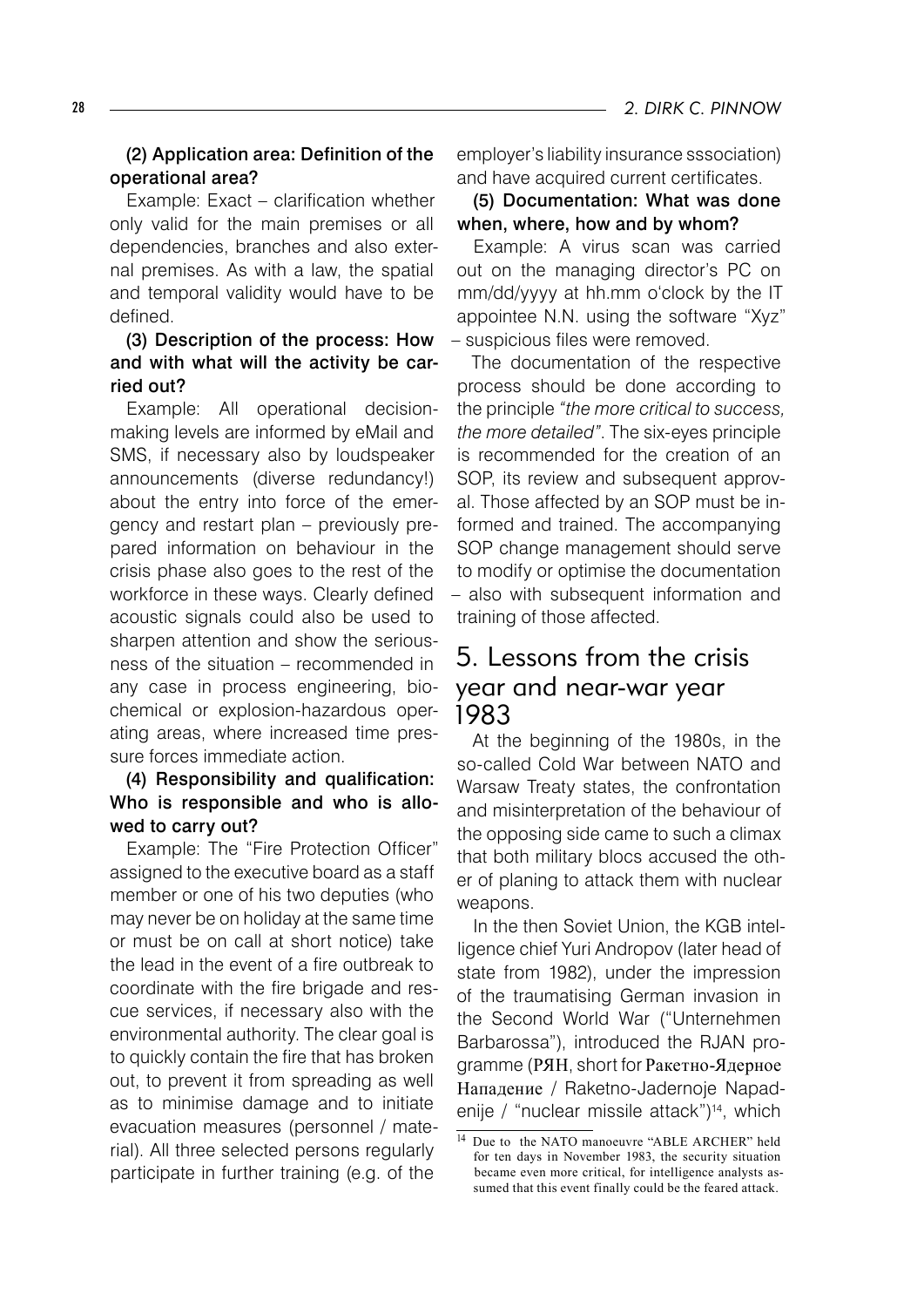was intended as an early detection system to gather information on an expected surprise first strike by the West.

Thus, agents of the Eastern bloc were to report unusual occurrences in NATO countries that could serve as preparations for war – these included, among other things, holiday suspensions, switched-on lights in ministries and at NATO headquarters or calls for blood donations. The agents, financed with expensive foreign currency, delivered information as expected, e.g. that the lights were still on at night in an observed office wing in Brussels – but without checking whether office work was actually being done or whether the premises were just being cleansed by a cleaning brigade outside office hours. All such indications were entered by evaluators into a criteria matrix: Every report, e.g. about holiday cancellations for doctors, was evaluated and entered as an indication of an imminent attack. In this way, the supposed threat image became more and more dense – and with it the willingness to anticipate the presumed attack by the West, if necessary.

Two incidents in particular brought humanity at that time, at least in the northern hemisphere, to the brink of annihilation through a war with nuclear weapons initiated on the basis of false assumptions.

– Thus, the NATO manoeuvre "ABLE ARCHER"15 in November 1983 for the Soviet side turned out to be an assumed cover for the West's attack. Several errors of perception on both sides of the East-West conflict brought the earth to the precipice: The Soviet

secret service KGB, for example, did not recognise the NATO simulation of "DEFCON 1" as such, but interpreted it as actually being on the highest alert (see above) and suspected an attack on their anniversary of the "November Revolution" because the upcoming celebrations would divert the Soviets' attention. The Soviets then put missiles and fighter planes with nuclear weapons on immediate operational readiness. The West, on the other hand, did not notice the Eastern bloc's fears for a long period of time.

– On the night of September 25<sup>th</sup> to 26<sup>th</sup> in 1983, the yet Cold War had already come to such an extent that the world was only minutes away from the launch of Soviet nuclear-tipped intercontinental ballistic missiles – as a supposed counter-attack by the USSR following an attack by the USA. Only a prudently acting duty officer, Stanislav Petrov (*"The Man Who Saved the World"*) of the Soviet satellite surveillance in the Serpukhov-15 bunker (about 50 kilometres south of Moscow) is credited with avoiding the ultimate catastrophe for humanity: He believed it was a false alarm when he was notified of the launch of five US missiles in quick succession, because a US nuclear attack would more likely have involved hundreds of missiles simultaneously. *"We are smarter than the computers. We created them,"* he is said to have thought then<sup>16</sup>. The survival of mankind depended on his assessment and report of whether these warnings were false alarms or real

<sup>15</sup> On November 2<sup>nd</sup> in 1983, "ABLE ARCHER" began as part of the annual autumn NATO manoeuvre, during which a nuclear missile attack on the Soviet Union was practised on a 1:1 scale for 10 days under very realistic conditions. But in contrast to previous years, this time the Soviets registered to their point of view significant, extremely worrying differences.

<sup>&</sup>lt;sup>16</sup> That night, Stanislav Petrov was the duty officer at an air surveillance centre near Moscow when the computer indicated the launch of five US missiles. He then reported a false alarm to his superiors at the time: *"I didn't want to be to blame for the Third World War". A*lthough officer by rank, he saw himself more as a civilian, as educated engineer: *"The world can be glad that I was in command that night – and not a dull military man"*.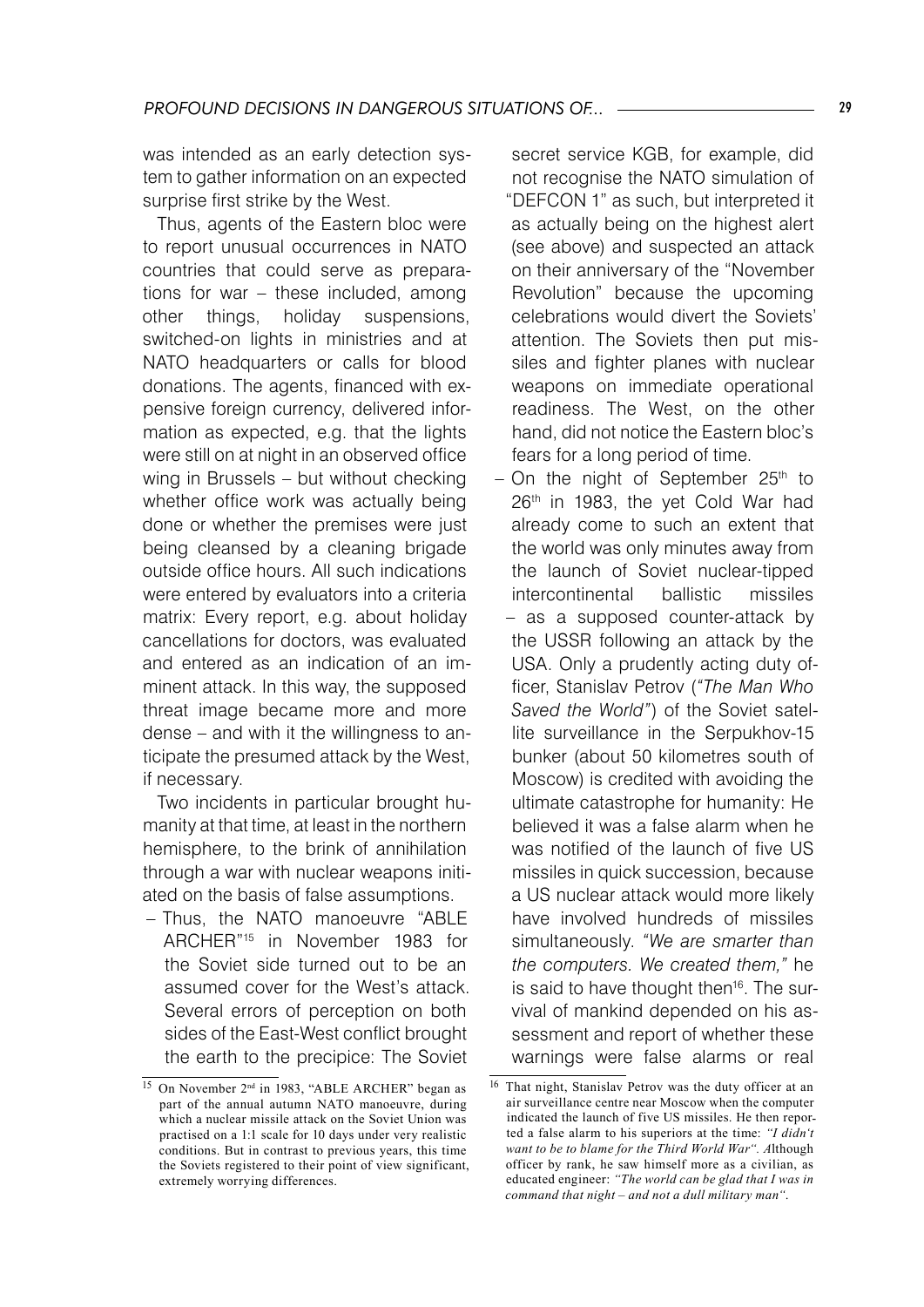warnings, because a Soviet retaliatory strike would have had to be launched before the US warheads hit their targets. According to the German magazine "DER SPIEGEL"17 , in 1983 it was assumed that a war waged with nuclear weapons would have detonated around 5,000 warheads *"over densely populated areas in North America, Europe and Asia"* and would have wiped out *"practically all centres with more than 100,000 inhabitants"*; it was calculated that there would be *"750 million dead and 340 million wounded worldwide"* as a direct result. Petrov's assessment was said to have been confirmed after about 17 minutes by the absence of radar echoes from warheads raining down on the Soviet Union. Later it turned out that *"a sunbeam reflected by a rare cloud formation"* in the reconnaissance system of the satellite "Kosmos 1382" had interpreted the flashes as launching missiles. Otherwise, however, it could have been a total of five intercontinental missiles of the type "Minuteman III", perhaps even equipped with three nuclear warheads each, launched from the "Malmstrom Air Force Base" in the US state of Montana. Petrov, who was on stand-in duty that night, was a trained engineer, a systems analyst with knowledge of the weak points of the technology, and not a *"military machine"* blindly following orders, as was emphasised at the award ceremony for the "4<sup>th</sup> Dresden Prize"<sup>18</sup> in Petrov's honour on February 17<sup>th</sup> in 2013.

For decision-making in companies, these two incidents close to World War III touched upon provide meaningful insights and advices:

(1) An operational early warning system for recording and analysing risks must be based on such weighted criteria that can be contextually checked for plausibility and verified. Thus, a risk matrix could be provided with the columns of threat of late delivery, power failure, flood, crime and vandalism, cyber-attacks, fire and severe weather, among others. In the simplest case, suitable employees are designated to regularly sift through information from reputable sources, collect reports relevant to their own company and document them in a way that is clearly visible to the management (e.g. on a whiteboard in the meeting room). For advanced users with an affinity for IT, it is possible to have analysis programmes created and to present the condensed information to the decision-makers online on the screen at any time.

SME Threat Matrix as basis for an early warning system (author's proposal)

| <b>Threat</b><br>Fire internal / external<br>Floods | Web sources (examples)<br>fire alarm centre / fire brigade<br>regulatory authorities,                                             |
|-----------------------------------------------------|-----------------------------------------------------------------------------------------------------------------------------------|
| Crime and vandalism                                 | waterworks, regional press<br>police, consumer protection<br>agencies, regional press                                             |
| Cyber attacks                                       | computer emergency response<br>teams (CERTs), regulatory<br>authorities, consumer protection                                      |
| Delayed deliveries                                  | agencies, IT magazines, police<br>WHO (see "pandemic"),<br>automobile clubs, overview sites<br>air transport / maritime transport |
| Power blackout                                      | regional energy suppliers,                                                                                                        |
| Severe weather                                      | regional press, social networks<br>meteorological institutes<br>/services, social networks                                        |

Standard values should be available for the assessment of threatening changes: These can be taken from insurance company maps, for example, to assess regional vulnerability to lightning, earthquakes or floods – current police crime

<sup>&</sup>lt;sup>17</sup> Never has the world been closer to nuclear annihilation than that night, said Bruce Blair, then US disarmament expert and later head of the World Security Institute.

<sup>&</sup>lt;sup>18</sup> The Semper Opera House, which was heavily destroyed during air raids in 1945, was reopened in 1985: There the award ceremony of the "4<sup>th</sup> Dresden Prize for Conflict and Violence Prevention to Stanislaw Petrov" took place, which attracted a great deal of interest, including from numerous representatives of the German armed forces.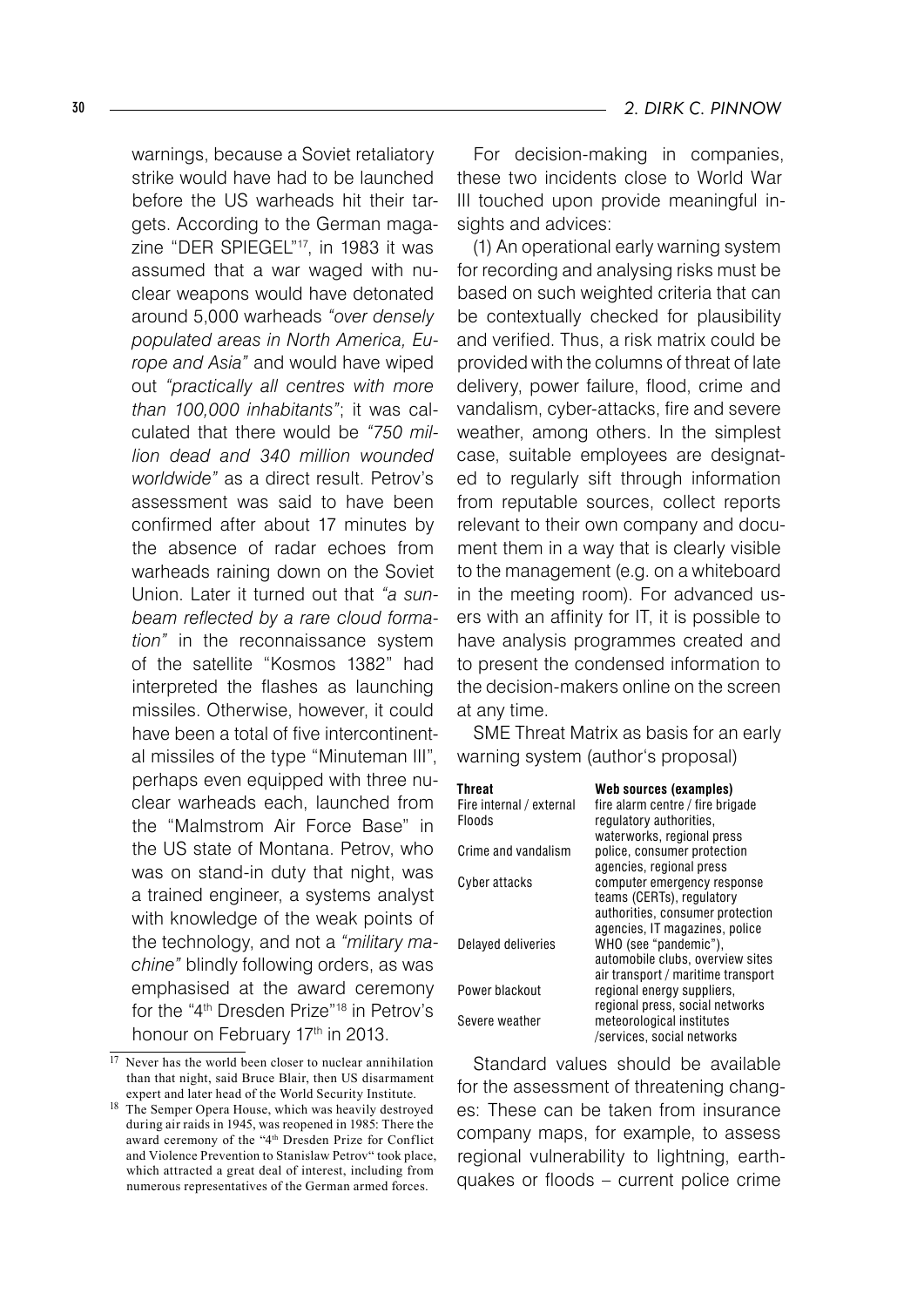statistics should be used to assess the usual threat of crime.

If an analysis indicates an increasing danger, such as rising water levels at the headwaters of a nearby river, the "RiskCon" level should be adjusted accordingly. If, over a longer period of time, there is a clear tendency towards a specific threat typical of the region, for example regular flooding in spring (melt water in the headwaters of the river) and autumn (persistent rainy weather), which cannot be satisfactorily averted by protective measures in the form of barriers, the location of the business should be reconsidered and a move discussed.

The case of Stanislav Petrov also points to the cultural dimension of risk or safety management. Petrov made his level-headed decision in the face of the greatest uncertainty, relying on his intuition, under great time pressure. He stood by his 50-50 assessment of *"false alarm"*, although the technical systems reported an attack five times in succession and the total of up to 15 warheads could have destroyed just as many major cities in the then Soviet Union. He literally saved the world and yet had to accept the end of his career for it.

For companies, the recommendation can be derived from this to appoint personalities for their own operational risk and security management who have the courage to make decisions that are uncomfortable or (initially) even incomprehensible to the management – in the sense of a balance between the protection goals of *safety* (people, internal / external) and *security* (company and branches) in the context of the time dimension (*sustainability*) as well. Mere yes-men as uncritical recipients of orders, who perhaps let the regular fire protection exercise in the company pass just as an annoying

compulsory appointment without anyone gaining any purposeful lesson from it or being seriously prepared for a real emergency, may flatter the self-image of a supposedly infallible company leader. But a real severe incident – which can be initiated by even the smallest disturbance in the operational process – could put the management, the owners and the entire company out of business (temporary or even for good).

# 6. Conclusion: Gaining "strategic depth" through controlling and methodol-

#### ogy

The expectations of stakeholders as well as the public, but also the further development of jurisprudence, should make managing directors and board members aware of the necessity to implement a methodically structured and documented risk and security management.

For example, the government commission "German Corporate Governance Code" recommends that in order to ensure *"good and responsible corporate governance"*, supervisory boards should deal with the risk management system of the supervised company<sup>19</sup> – even though currently this recommendation applies to companies listed at a stock exchange yet, which have had the DIN ISO 31000 standard for implementing effective risk management at their disposal since 2018, managing directors of smaller companies should also become active, before it becomes obligatory.

It is to be expected that in the course of legal disputes in the future these benchmarks will also be established more and more as comprehensive standards and

<sup>&</sup>lt;sup>19</sup> The DIN ISO 31000 standard helps to identify, analyse and evaluate risks so that they can be dealt with appropriately.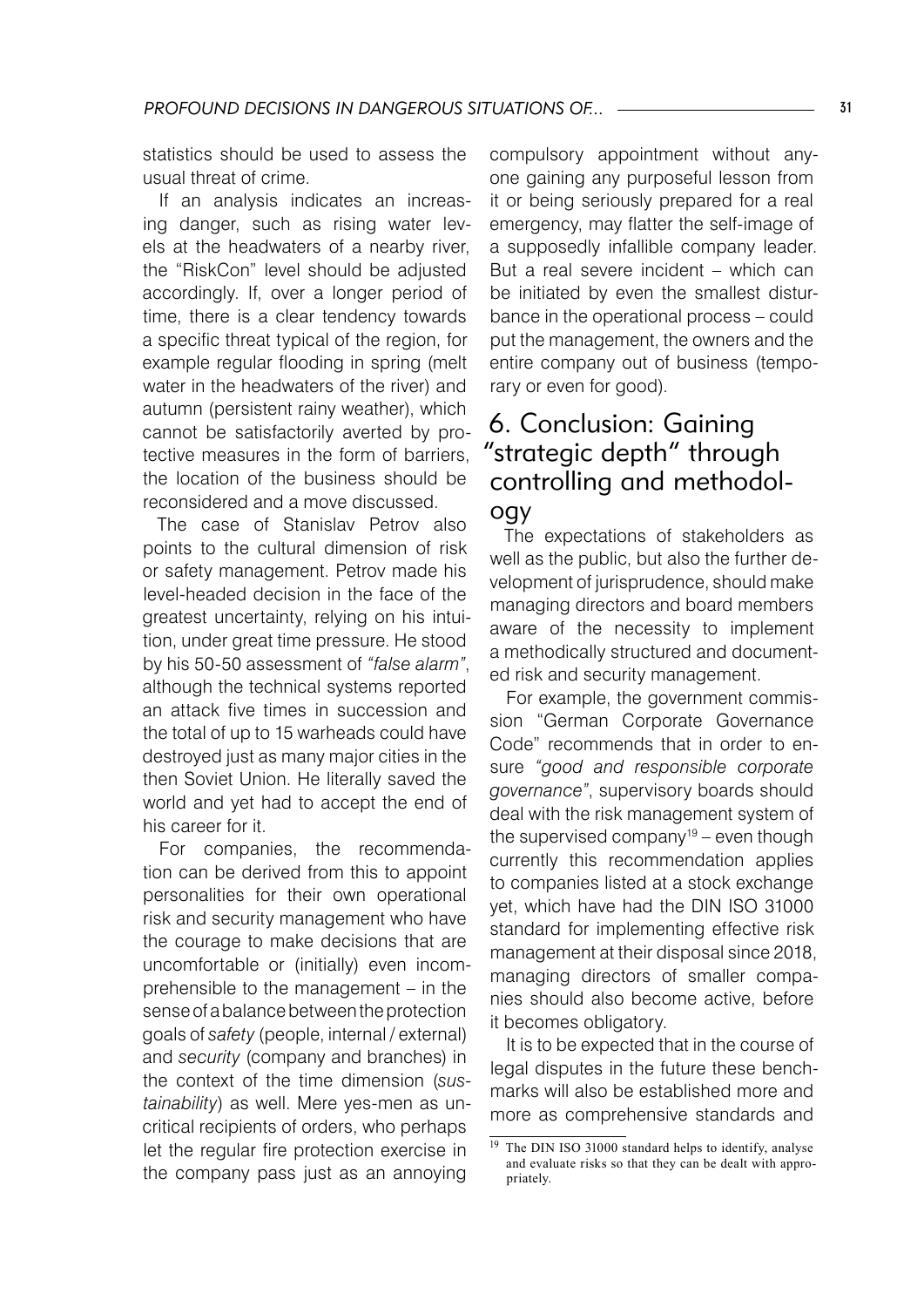will also find their way into contracts as a quality feature (market expectation / state of the art and science). Whether the DIN-ISO standard is strictly followed in a formalised manner or whether an individual system is established that is better adapted to one's own needs is up to the respective SME – but there is no way around such a system!

In order to avoid the escalation of crises and the occurrence of catastrophes, small companies should also implement an early warning system that consistently provides the company management with a resilient, forward-looking control instrument in order to manage operations at temporary fallback levels ("fail-operational") and minimise damage despite remaining uncertainties, supported by checklists as well as emergency and restart plans.

SMEs also need "strategic depth" to limit and mitigate damage effects. In three-dimensional physical space, the possibilities are limited and essentially dictated by the size of the plot and the permissible construction height of the buildings, but the optimisation of processes (such as logistical requirements, enabling short escape routes) also sets narrow limits there. This leaves time as a dimension, i.e. despite time pressure, early detection, training and methodology should be used to create enough "temporal strategic depth" to prevent accidents from occurring in the first place, or at least to allow enough time for emergency and restart planning to take effect, for the crisis management team to be set up and for rational decision-making to take place – freed from both hysteria and target focussing. From aviation, the example of a "go-around" always should be kept in mind.

For a small or medium-sized company, its failure might not mean the biological death of the owner, but it does mean an ideational disaster and possibly also socio-economic hardship, which can threaten very much the pure existence, too. SME decision-makers are therefore called upon to at least be inspired by the risk and safety / security management methods of larger companies and institutions and to implement a system that suits their needs and is reliable in everyday operations – it can help them to stabilise and save their own existence!

# Bibliography

- Genius Media Group Inc., *Emigrantenlied / André Heller / Album Basta*, GENIUS, https://genius.com/Andre-heller-emigrantenlied-lyrics [accessed April 25, 2021].
- Schroer K., *Entscheidung unter Unsicherheit*, BWL-LEXIKON.DE, https://www.bwllexikon.de/wiki/entscheidung-unter-unsicherheit/ [accessed April 25, 2021].
- Schroer K., *Entscheidungstheorie*, BWL-LEXIKON.DE, https://www.bwl-lexikon. de/wiki/entscheidungstheorie/ [accessed April 25, 2021].
- Stephan U. & Schulz-Forberg B., *5.1.4 Organisation des sicheren Betriebs*,VDI-Buch "Anlagensicherheit", Springer Vieweg, Berlin 2020, 311
- Simons D., *selective attention test*, YouTube, https://www.youtube.com/watch?v =vJG698U2Mvo [accessed April 25, 2021].
- Wikimedia Foundation Inc., *Crossair-Flug 3597*, Wikipedia, https://de.wikipedia. org/wiki/Crossair-Flug\_3597 [accessed April 25, 2021].
- Brandl P.K., *Das Crash-Beispiel: Zürich, November 2001*, CRASH KOMMUNIKA-TION – Warum Piloten versagen und Manager Fehler machen, GABAL Verlag GmbH, Offenbach 2010, pp. 75-78
- Wikimedia Foundation Inc., *Flugzeugkatastrophe von Teneriffa*, Wikipedia, https:// de.wikipedia.org/wiki/Flugzeugkatastro-